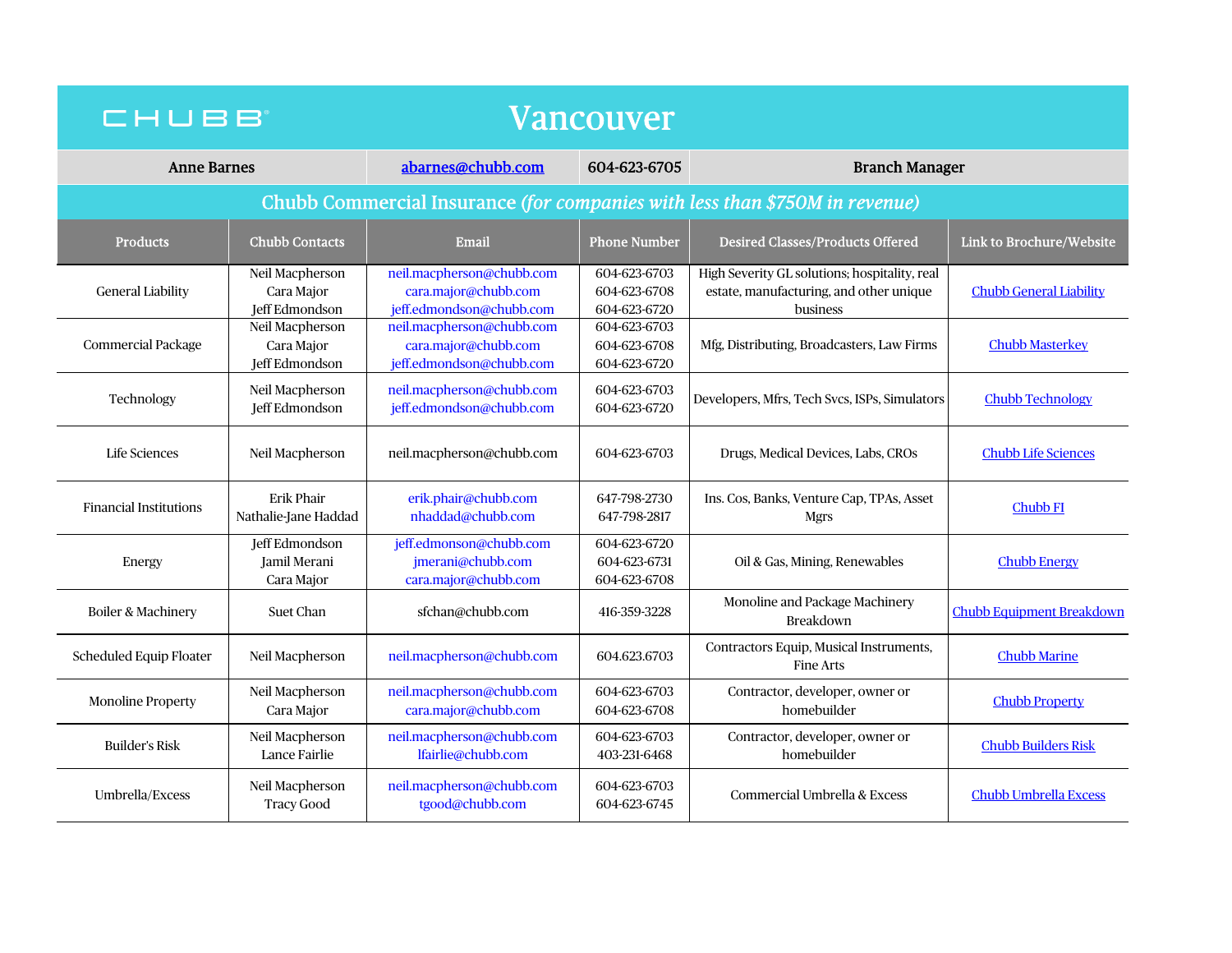| <b>Chubb Financial Lines</b>                                                 |                                 |                                                   |                              |                                                                                                                            |                                                         |  |
|------------------------------------------------------------------------------|---------------------------------|---------------------------------------------------|------------------------------|----------------------------------------------------------------------------------------------------------------------------|---------------------------------------------------------|--|
| Forefront Management Liab<br>Private. Healthcare, and<br>Not-for-Profit Cos. | Christina George                | christinageorge@chubb.com                         | 604-623-6739                 | D&O, EPL, Crime, Social Engineering,<br>Cyber, Fiduciary, Misc. E&O, Workplace<br>Violence.<br>K&R, Employed Lawyers Prof. | <b>Chubb Private Companies</b>                          |  |
| Forefront Management Liab<br>Private, Healthcare, and<br>Not-for-Profit Cos. | <b>Justin Carvery</b>           | jcarvery@chubb.com                                | 604-623-6730                 | D&O, EPL, Crime, Social Engineering,<br>Cyber, Fiduciary, Misc. E&O, Workplace<br>Violence.                                | <b>Chubb Private Companies</b>                          |  |
| Management Liab - Public<br>Companies                                        | Mike Knox                       | mknox@chubb.com                                   | 604-623-6722                 | D&O, EPL, Crime, Social Engineering,<br>Fiduciary, K&R                                                                     | <b>Chubb Public Companies</b>                           |  |
| Professional Liability                                                       | Christina George                |                                                   | 604-623-6739                 | Cyber, Misc., Lawyers, A&E, Tech,<br>Contractors, Media. Primary and Excess                                                | Chubb Cyber<br>Chubb Professional Liability             |  |
| <b>Financial Institutions</b><br><b>Management Liability</b>                 | <b>Erik Phair</b>               | christinageorge@chubb.com<br>erik.phair@chubb.com | 647-798-2730                 | Bank, Community Bank, Asset Mgmt,<br>Security Broker, VC protection                                                        | <b>Chubb FI</b>                                         |  |
| Chubb Major Accounts (for companies with more than \$750M in revenue)        |                                 |                                                   |                              |                                                                                                                            |                                                         |  |
| <b>Global Casualty</b>                                                       | <b>Andrew Lawrence</b>          | andrew.r.lawrence@chubb.com                       | 416-216-2853                 |                                                                                                                            | <b>Chubb Global Casualty</b>                            |  |
| <b>Excess Specialty</b>                                                      | Chris Robertson                 | christopher.robertson@chubb.com                   | 416-594-2829                 | <b>Excess Casualty National Accounts</b>                                                                                   | <b>Chubb Excess Specialty</b>                           |  |
| <b>Risk Management Services</b>                                              | May Ng                          | may.ng@esis.com                                   | 647-798-6147                 | TPA Claim Management Services                                                                                              | <b>Chubb ESIS</b>                                       |  |
| "All Risk" Property                                                          | <b>Holly Moore</b>              | hmoore@chubb.com                                  | 416-359-3241                 | Primary, quota share, and excess all-risk<br>property                                                                      | <b>Chubb Property</b>                                   |  |
| <b>Chubb Specialty Areas (Commercial &amp; Major Accounts)</b>               |                                 |                                                   |                              |                                                                                                                            |                                                         |  |
| Surety                                                                       | Leandro Gomez                   | leandro.gomez@chubb.com                           | 416-359-3286                 | <b>Construction Surey</b>                                                                                                  | <b>Chubb Surety</b>                                     |  |
| Surety                                                                       | Alex Samarze                    | alex.samarze@chubb.com                            | 416-389-8076                 | <b>Commercial Surety</b>                                                                                                   | <b>Chubb Surety</b>                                     |  |
| Environmental, Blended<br>GL/Pollution                                       | Jeff Rhee                       | jeff.rhee@chubb.com                               | 604-623-6721                 | Pollution for Premises, Contractors,<br>Contractors w/E&O, & Tanks                                                         | <b>Chubb Environmental</b>                              |  |
| <b>International</b>                                                         | Neil Macpherson<br>Jamil Merani | neil.macpherson@chubb.com<br>jmerani@chubb.com    | 604-623-6703<br>604-623-6731 | <b>Including Controlled Master Program</b>                                                                                 | Chubb Multinational<br>Chubb International<br>Advantage |  |
| <b>Product Recall</b>                                                        | Evan Pollock                    | epollock@chubb.com                                | 647-798-2760                 | Product Recall for consumable goods,<br>component parts and consumer goods                                                 | <b>Chubb Product Recall</b>                             |  |